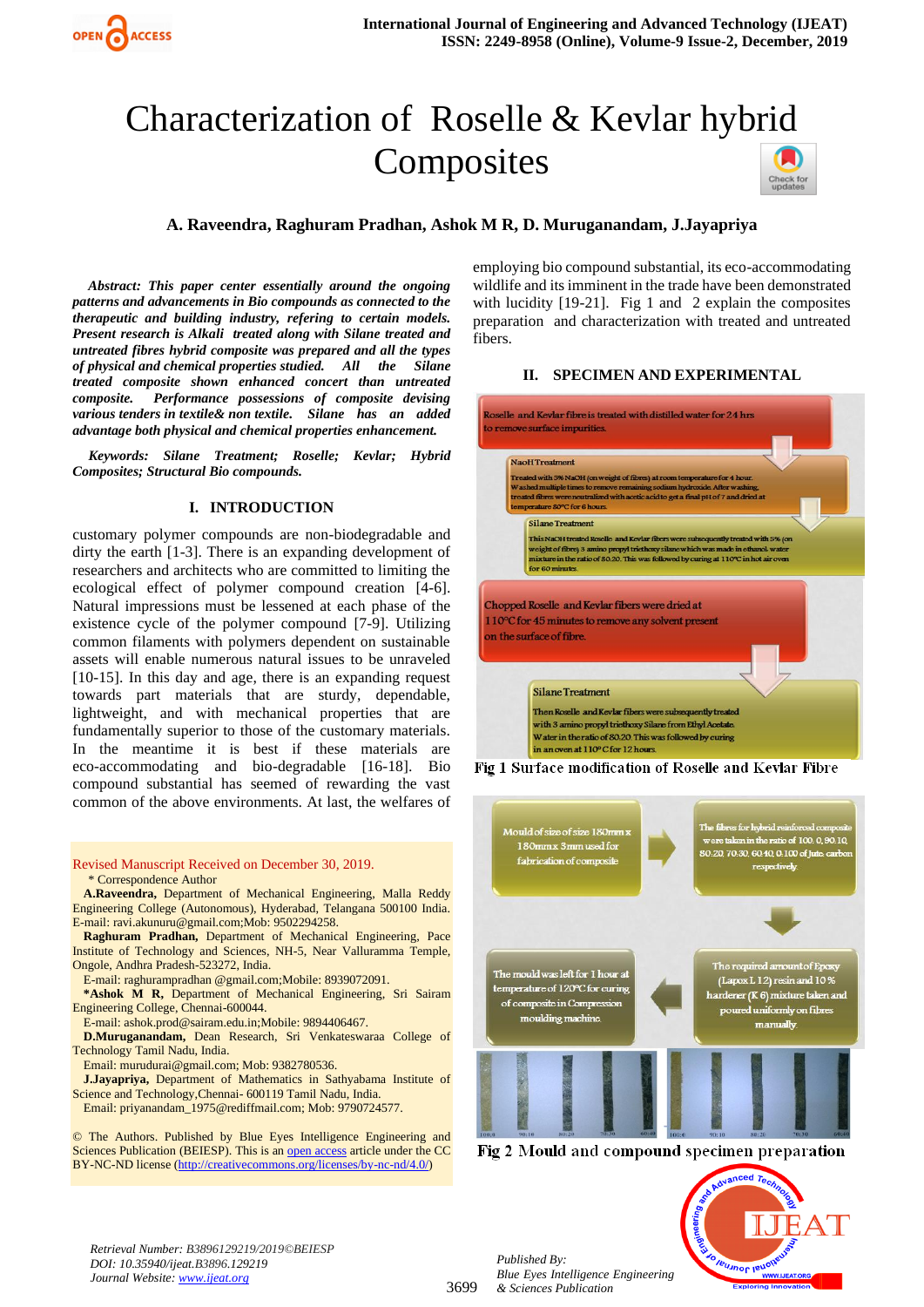

Fig 3 Effect of Silane Treatment on Tensile Strength of Roselle: Kevlar hybrid Compounds.

#### **Fig 3 shows that Tensile strength of composite specimen and it could be observed that silane treated composite posses good mechanical properties than untreated**



Fig 5 Effect of Silane Treatment on Flexural Strength of Roselle: **Kevlar hybrid Compounds** 







**Fig 4 shows that Tensile modulus of composite specimen and it could be observed that silane treated composite posses good mechanical properties than untreated**



Fig 6 Effect of Silane Treatment on Izod Impact Strength of Roselle: Kevlar hybrid Compounds

**Fig 6 shows Impact strength of composite specimen and it could be observed that silane treated composite posses good mechanical properties than untreated**



Fig 7 Effect of Silane Treatment on Hardness of Treated and Untreated Roselle: Kevlar hybrid Compounds.





*Retrieval Number: B3896129219/2019©BEIESP DOI: 10.35940/ijeat.B3896.129219 Journal Website[: www.ijeat.org](http://www.ijeat.org/)*

3700 *& Sciences Publication Published By: Blue Eyes Intelligence Engineering* 

## **III. TEST RESULTS**